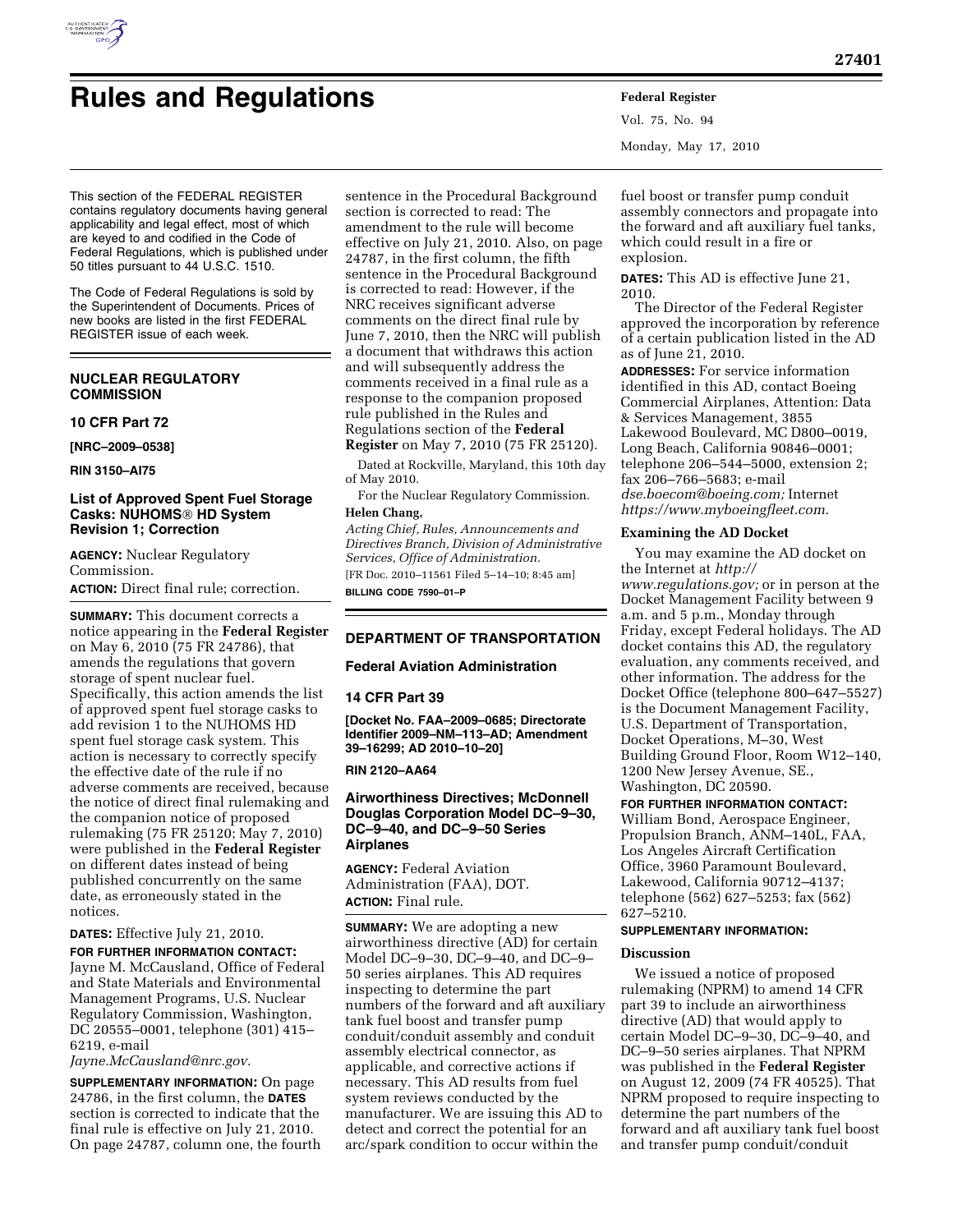assembly and conduit assembly electrical connector, as applicable, and corrective actions if necessary.

## **Comments**

We gave the public the opportunity to participate in developing this AD. We considered the comment received from the commenter. Northwest Airlines (NWA) concurs with the intent of the NPRM.

## **Request To Delay Issuance of the Final Rule Until the Revised Service Bulletin Is Issued, Reviewed, and Commented On by Operators**

NWA states that operators should have the opportunity to review and comment on the revised service bulletin prior to any final rule decision. NWA explains that there are omissions regarding airplane effectivity and part number discrepancies in Boeing Service Bulletin DC9–28–227, dated April 23, 2009. NWA notes that Boeing was notified of these issues, and that Boeing concurs with the effectivity problems and noted the differences in the associated wiring diagrams and drawings that affect the part numbers. NWA asserts that Boeing has acknowledged that Boeing Service Bulletin DC9–28–227, dated April 23, 2009, needs to be revised.

NWA believes that certain airplanes were delivered with a 780 gallon forward fuselage supplemental tank but without a 780 gallon aft fuselage supplemental tank, and that these airplanes may not be addressed as a group in Boeing Service Bulletin DC9– 28–227, dated April 23, 2009.

NWA also believes that certain airplanes identified as Group 1 in Boeing Service Bulletin DC9–28–227, dated April 23, 2009, have the same conduit assembly part number as other airplanes. NWA believes that these airplanes cannot use the same conduit assembly because conduit assemblies have specified wire numbers as per certain drawings.

From these statements, we infer that NWA requests that we delay issuing the AD until Boeing Service Bulletin DC9– 28–227, dated April 23, 2009, is revised and released. We do not agree to delay issuing the final rule until a revised service bulletin is reviewed and commented on by operators. The airplanes that NWA believes were delivered with a 780 gallon forward fuselage supplemental tank but without a 780 gallon aft supplemental fuselage tank, and that may not be addressed as a group in Boeing Service Bulletin DC9– 28–227, dated April 23, 2009, are not included in the effectivity of that service bulletin because they already had the

acceptable conduit assembly installed prior to the time of delivery. Also, Boeing Service Bulletin DC9–28–227, dated April 23, 2009, reflects the correct conduit part numbers installed prior to the time of airplane delivery; therefore, the content in Boeing Service Bulletin DC9–28–227, dated April 23, 2009, is correct. We have confirmed with Boeing that Boeing Service Bulletin DC9–28– 227, dated April 23, 2009, does not need to be revised regarding these issues. We have not changed the AD in this regard.

If a new revision to the service information is published, under the provisions of paragraph (h) of the final rule, we will consider requests for alternative methods of compliance (AMOCs) if sufficient data are submitted to substantiate that the change would provide an acceptable level of safety. We have not changed the AD in this regard.

# **Request for a Clarification Statement Acknowledging Post-Production Removal of Auxiliary Fuel Tank(s)**

NWA states that the final rule should include a clarification statement for paragraph (g) of the NPRM that acknowledges post-production removal of an auxiliary fuel tank, which releases the operator from those requirements of Boeing Service Bulletin DC9–28–227, dated April 23, 2009, that are no longer applicable. NWA explains that Boeing Service Bulletin DC9–28–227, dated April 23, 2009, does not address the issue of a removed auxiliary fuel tank and that the equipment effectivity list quantifies airplane groups at the time of production and does not address postproduction modifications to the airplane. NWA acknowledges that an auxiliary fuel tank, which was installed at the time of production, may have been removed by operators for a variety of reasons. NWA asserts that the removal of the auxiliary fuel tank and thereby the fuel boost or transfer pump conduit assembly connectors removes the unsafe condition specified in paragraph (e) of the NPRM, although the language specified in paragraph (g) of the NPRM will still require operators to request an AMOC for removed auxiliary fuel tanks.

We agree. If the auxiliary fuel tank(s) has been removed, thereby removing the fuel boost or transfer fuel pump conduit assembly connectors, the unsafe condition is removed as well. We have revised paragraph (g) of the final rule to account for auxiliary fuel tank(s) that have been removed.

# **Explanation of Change Made to This AD**

We have revised this AD to identify the legal name of the manufacturer as published in the most recent type certificate data sheet for the affected airplane models.

## **Conclusion**

We reviewed the relevant data, considered the comment received, and determined that air safety and the public interest require adopting the AD with the changes described previously. We also determined that these changes will not increase the economic burden on any operator or increase the scope of the AD.

#### **Explanation of Change to Costs of Compliance**

Since issuance of the NPRM, we have increased the labor rate used in the Costs of Compliance from \$80 per workhour to \$85 per work-hour. The Costs of Compliance information, below, reflects this increase in the specified hourly labor rate.

## **Costs of Compliance**

We estimate that this AD affects 137 airplanes of U.S. registry. We also estimate that it takes up to 8 work-hours per product to comply with this AD. The average labor rate is \$85 per workhour. Based on these figures, we estimate the cost of this AD to the U.S. operators to be \$93,160, or \$680 per product.

## **Authority for This Rulemaking**

Title 49 of the United States Code specifies the FAA's authority to issue rules on aviation safety. Subtitle I, section 106, describes the authority of the FAA Administrator. ''Subtitle VII: Aviation Programs,'' describes in more detail the scope of the Agency's authority.

We are issuing this rulemaking under the authority described in ''Subtitle VII, Part A, Subpart III, Section 44701: General requirements.'' Under that section, Congress charges the FAA with promoting safe flight of civil aircraft in air commerce by prescribing regulations for practices, methods, and procedures the Administrator finds necessary for safety in air commerce. This regulation is within the scope of that authority because it addresses an unsafe condition that is likely to exist or develop on products identified in this rulemaking action.

## **Regulatory Findings**

This AD will not have federalism implications under Executive Order 13132. This AD will not have a